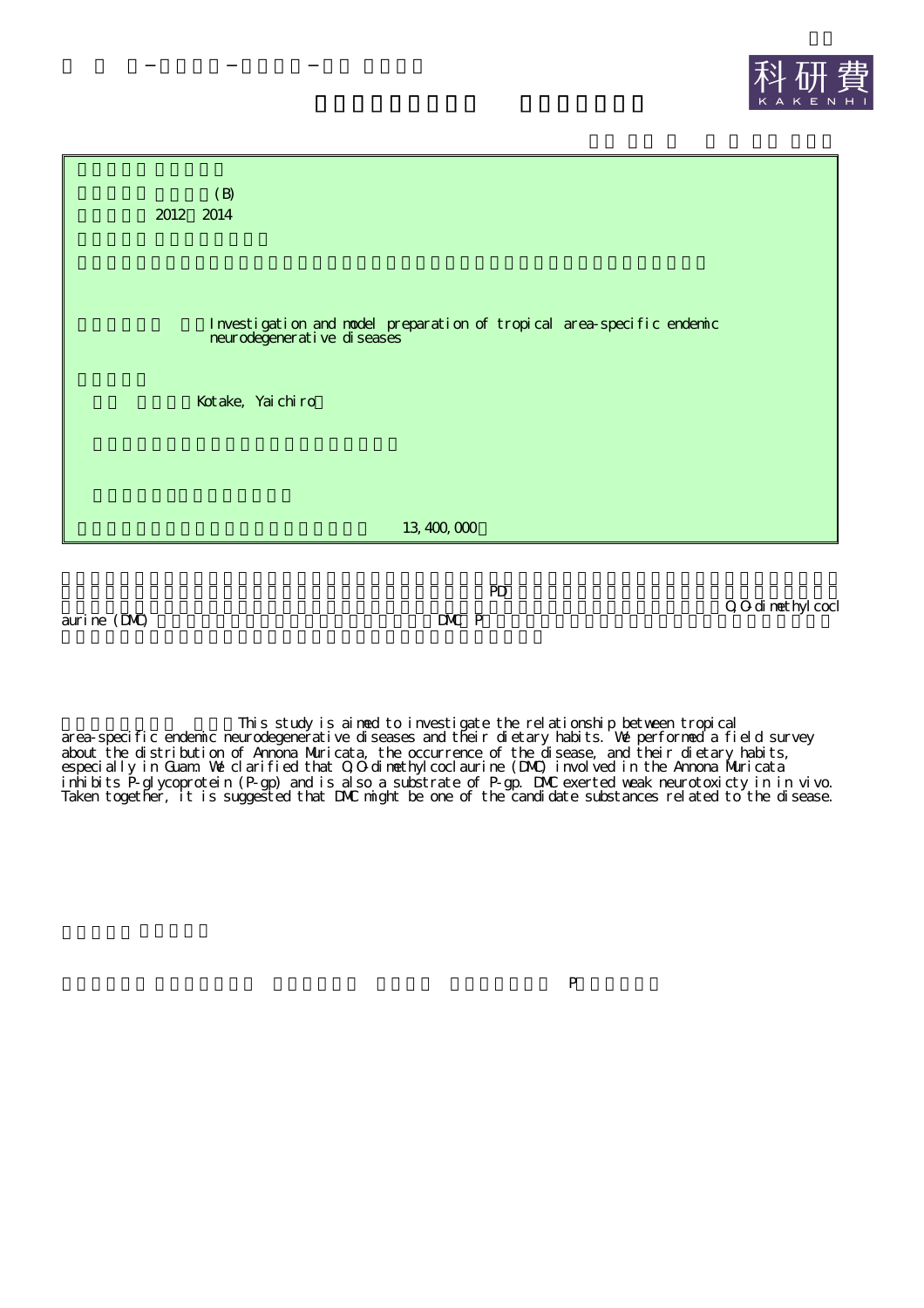| (PD)                            |                                 |                                               |                                 |
|---------------------------------|---------------------------------|-----------------------------------------------|---------------------------------|
|                                 | $(ALS/PDC)$ (                   |                                               |                                 |
| ${\rm PD}$                      | $\mathcal{C}^{\prime}$          |                                               |                                 |
|                                 |                                 | PD                                            | ${\rm PD}$                      |
| ${\rm PD}$                      | ${\rm PD}$                      |                                               |                                 |
| ${\rm PD}$                      |                                 |                                               |                                 |
|                                 |                                 | O,O-dimethylcoclaurine (DMC)                  | SH-SY5Y                         |
|                                 |                                 |                                               | $\bf 24$<br>${\bf 48}$          |
| PD<br>${\bf 87}$                | 15                              | $WST-1$                                       |                                 |
|                                 |                                 | $P-gp$                                        | $\mathbf{P}\text{-}\mathbf{gp}$ |
|                                 |                                 | $\mathop{\mathit{In}}\nolimits$ vitro         | $\mathop{\rm DMC}\nolimits$     |
|                                 |                                 | $P-gp$                                        | SD                              |
| ${\rm PD}$                      |                                 |                                               | $\mathbf{P}\text{-}\mathbf{gp}$ |
| $\, {\bf P}$                    | $(P-gp)$                        | Rho123                                        | <b>DMC</b>                      |
|                                 |                                 | Rho123                                        |                                 |
|                                 |                                 | ${\rm HPLC}$                                  |                                 |
| ${\rm PD}$                      |                                 |                                               | ${\rm DMC}$                     |
| $P-gp$                          |                                 |                                               |                                 |
| PD                              | $\mathbf{P}\text{-}\mathbf{gp}$ | P-gp                                          |                                 |
| $\mathbf{P}\text{-}\mathbf{gp}$ |                                 | ${\rm DMC}$                                   | $\mathbf{P}\text{-}\mathbf{gp}$ |
|                                 |                                 |                                               | P-gp                            |
| ${\rm PD}$                      |                                 | $\operatorname{ATPase}$                       |                                 |
|                                 |                                 | In vivo<br>$DMC \qquad C57BL$<br>${\rm HPLC}$ |                                 |
|                                 |                                 |                                               |                                 |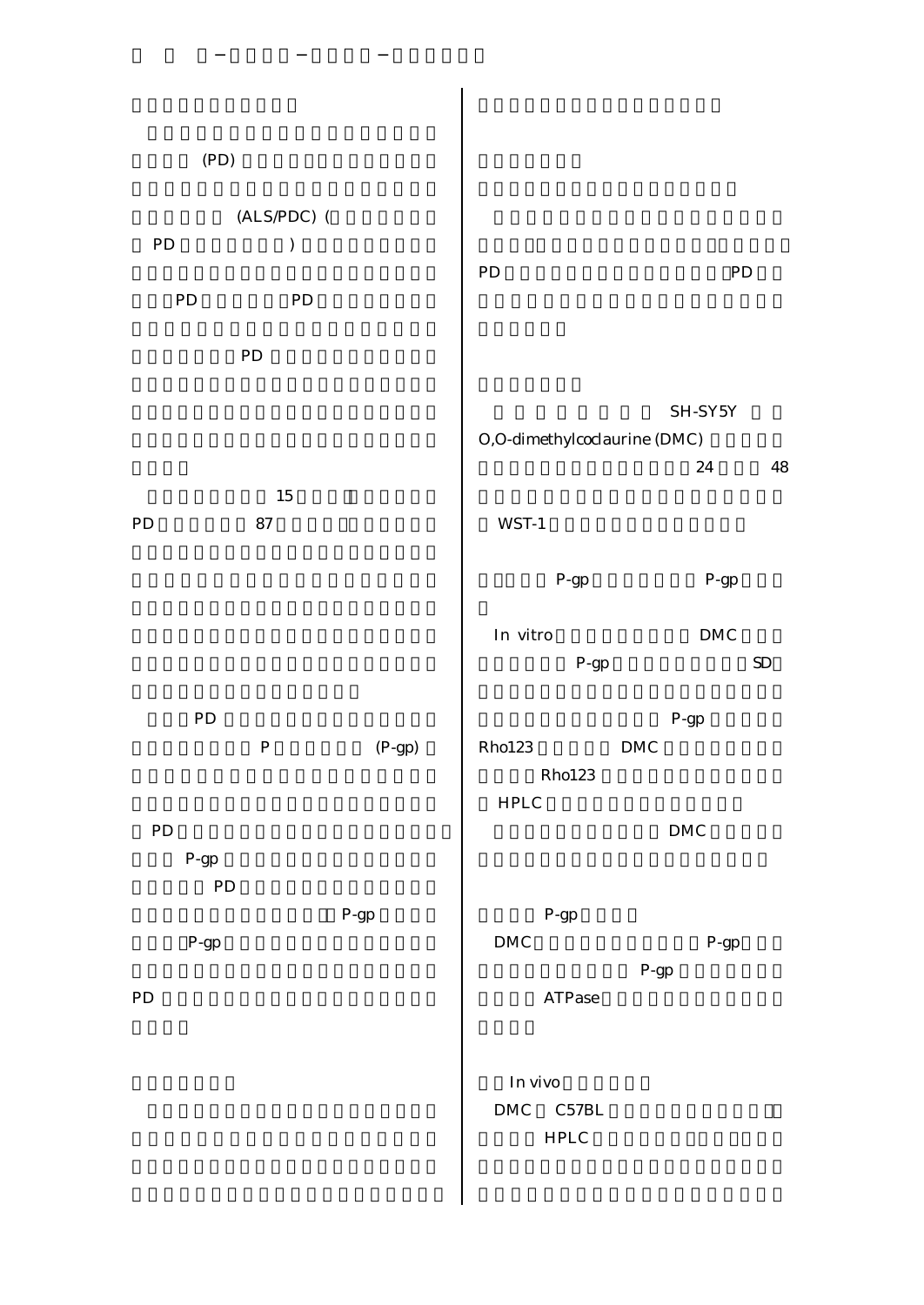|                              | <b>DMC</b>     | <b>ATPase</b><br>DMC                                                                         |
|------------------------------|----------------|----------------------------------------------------------------------------------------------|
|                              |                | P-gp                                                                                         |
|                              |                | In vivo                                                                                      |
|                              |                | <b>DMC</b><br>100 mg/kg, 5                                                                   |
| $\mathbf{P}$                 |                |                                                                                              |
|                              |                |                                                                                              |
|                              |                |                                                                                              |
|                              |                |                                                                                              |
|                              |                |                                                                                              |
|                              |                | 12                                                                                           |
| O,O-dimethylcoclaurine (DMC) |                | 1. Yamada S, Kotake Y, Nakano M, Sekino                                                      |
| <b>DMC</b>                   |                | Y, Kanda Y. Tributyltin induces itochondrial<br>fission<br>through<br>NAD-IDH<br>dependent   |
|                              |                | mitofusin degradation in human mbryonic                                                      |
|                              |                | carcinoma cells. Metallomics, in press.                                                      |
| <b>DMC</b>                   |                |                                                                                              |
| $200 \mu M$<br>48            |                |                                                                                              |
| 50%                          |                | 2. Sanoh S, Naritomi Y, Fujimoto M, Sato K,                                                  |
|                              |                | Kawamura A, Horiguchi A, Sugihara K,                                                         |
| P-gp                         | $P$ -gp        | Kotake Y, Ohshita H, Tateno C, Horie T,                                                      |
|                              |                | Kitamura S, Ohta S. Predictability of plasma<br>concentration-time curves in humans using    |
| $P-gp$                       |                | single-species allometric scaling of chimeric                                                |
| $P-gp$                       |                | mice with humanized liver. Xenobiotica                                                       |
| <b>DMC</b>                   |                | $2015, 1-10.$                                                                                |
| $P-gp$                       | $\mathbf{DMC}$ |                                                                                              |
| $P$ -gp                      | $P-gp$         | 3. Kotake Y <sup>*</sup> , Sekiya Y, Okuda K, Ohta S.                                        |
|                              |                | Detection of a novel neurotoxic metabolite                                                   |
| <b>DMC</b>                   |                | of Parkinson's disease-related neurotoxin,<br>1-benzyl-1,2,3,4-tetrahydroisoquinoline.<br>J. |
| $P$ -gp<br><b>DMC</b>        | $P-gp$         | <b>Toxicol. Sci. 39, 749-754 (2014).</b>                                                     |
|                              |                |                                                                                              |
|                              |                | Yamada S, Kotake Y, Demizu<br>Y,<br>4.                                                       |
| $P-gp$                       |                | Kurihara<br>M,<br>Sekino<br>Y,<br>Kanda<br>Υ.                                                |
| <b>DMC</b>                   | $P-gp$         | NAD-dependent isocitrate dehydrogenase as                                                    |
|                              | <b>DMC</b>     | a novel target of tributyltin in human                                                       |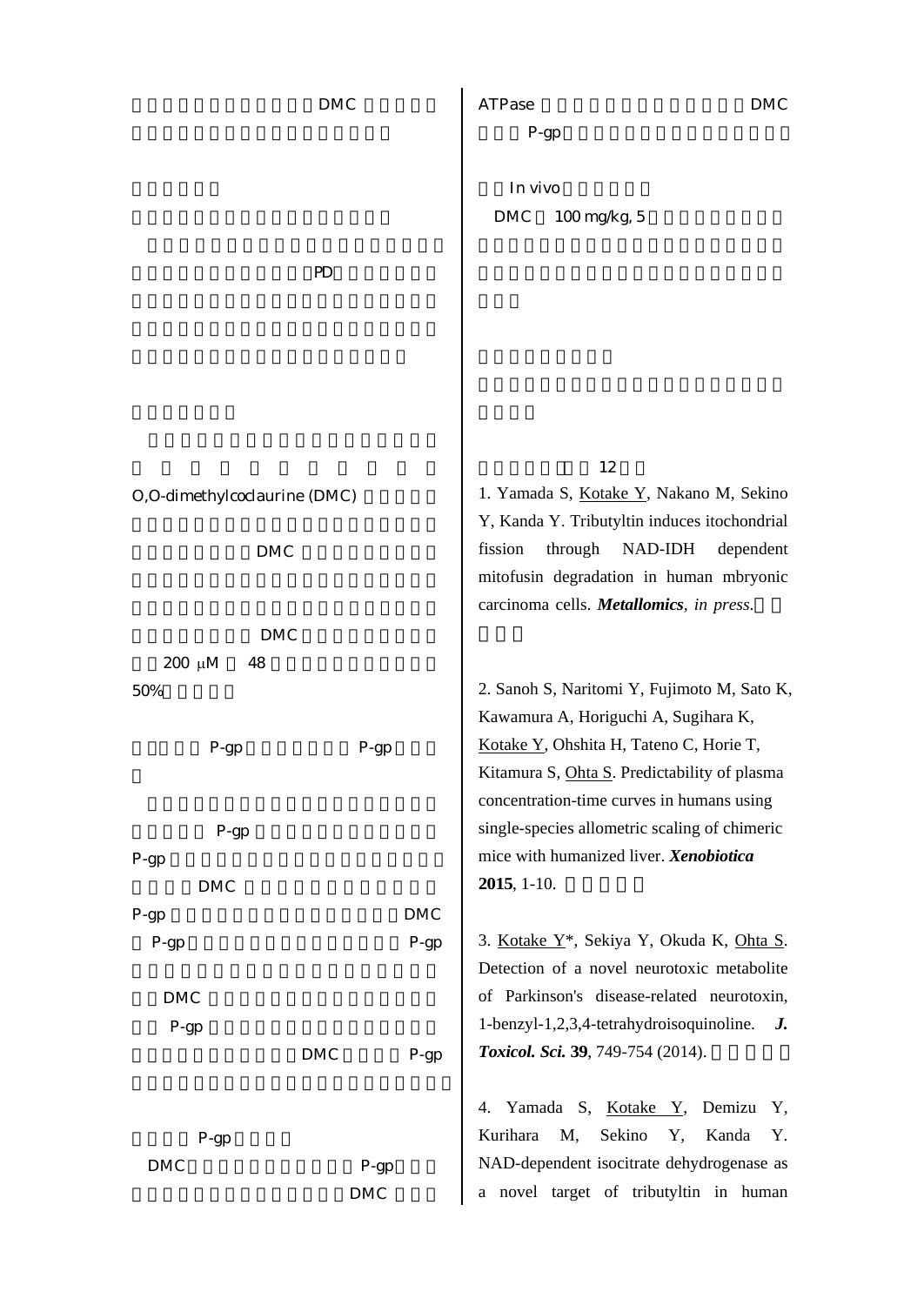embryonic carcinoma cells. *Scientific Reports* **4**, 5952 (2014).

5. Sanoh S, Santoh M, Takagi M, Kanayama T, Sugihara K, Kotake Y, Ejiri Y, Horie T, Kitamura S, Ohta S. Fluorometric assessment of acetaminophen-induced toxicity in rat hepatocyte spheroids seeded on micro-space cell culture plates. *Toxicol. In Vitro* **28**, 1176-1182 (2014).

6. Contu VR, Kotake Y\*, Toyama T, Okuda K, Miyara M, Sakamoto S, Samizo S, Sanoh S, Kumagai Y, Ohta S. Endogenous neurotoxic dopamine derivative covalently binds to Parkinson's disease-associated ubiquitin C-terminal hydrolase L1 and alters its structure and function. *J. Neurochem.* **130**, 826-838 (2014).

7. Isomura M, Kotake Y\*, Masuda K, Miyara M, Okuda K, Samizo S, Sanoh S, Hosoi T, Ozawa K, Ohta S. Tributyltin-induced endoplasmic reticulum stress and its  $Ca^{2+}$ -mediated mechanism. *Toxicol. Appl. Pharmacol.* **272**, 137-146 (2013).

8. Ishida K, Kotake Y, Miyara M, Aoki K, Sanoh S, Kanda Y, Ohta S. Involvement of decreased glutamate receptor subunit GluR2 expression in lead-induced neuronal cell death. *J. Toxicol. Sci.* **38**, 513-521 (2013).

9. Yamada S, Kotake Y, Sekino Y, Kanda Y. AMP-activated protein kinase-mediated glucose transport as a novel target of tributyltin in human embryonic carcinoma

cells. *Metallomics* **5**, 484-491 (2013).

10. Kotake Y\*. Molecular mechanisms of environmental organotin toxicity in mammals. *Biol. Pharm. Bull.* **35**, 1876-1880 (2012). (review)

11. Klionsky DJ, , Kotake Y *et al.*, (1270 548 ) Guidelines for the use and interpretation of assays for monitoring autophagy. *Autophagy* **8**, 445-544 (2012).

12. Sanoh S, Horiguchi A, Sugihara K, Kotake Y, Tayama Y, Uramaru N, Ohshita H, Tateno C, Horie T, Kitamura S, Ohta S. Predictability of metabolism of ibuprofen and naproxen using chimeric mice with human hepatocytes. *Drug Metab. Dispos.* **40**, 2267-2272 (2012).

13. Matsushige A, Matsunami K, Kotake Y, Otsuka H, Ohta S. Three new egastigmanes from the leaves of Annona muricata. *J. Nat. Med.* **66**, 284-291 (2012).

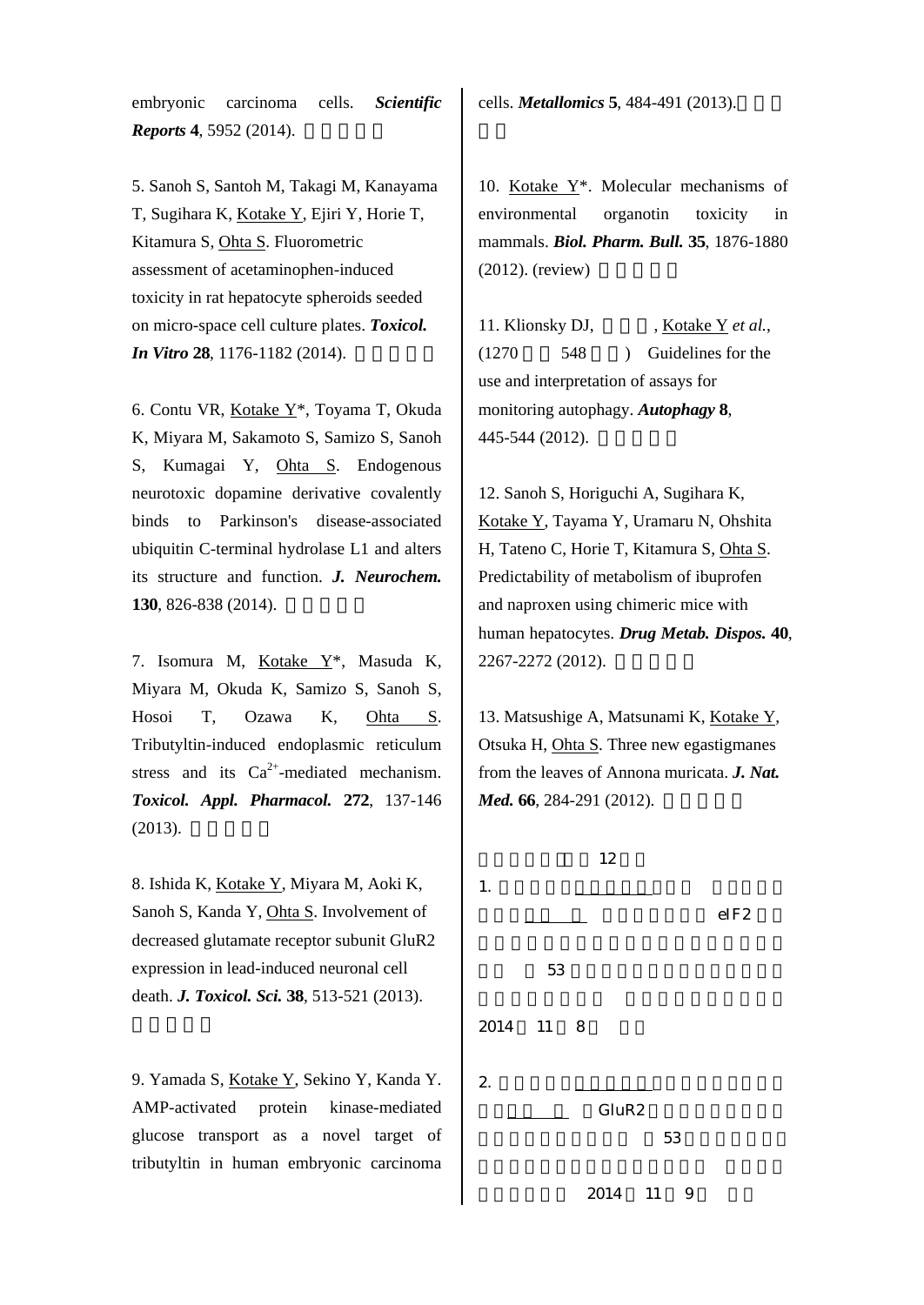